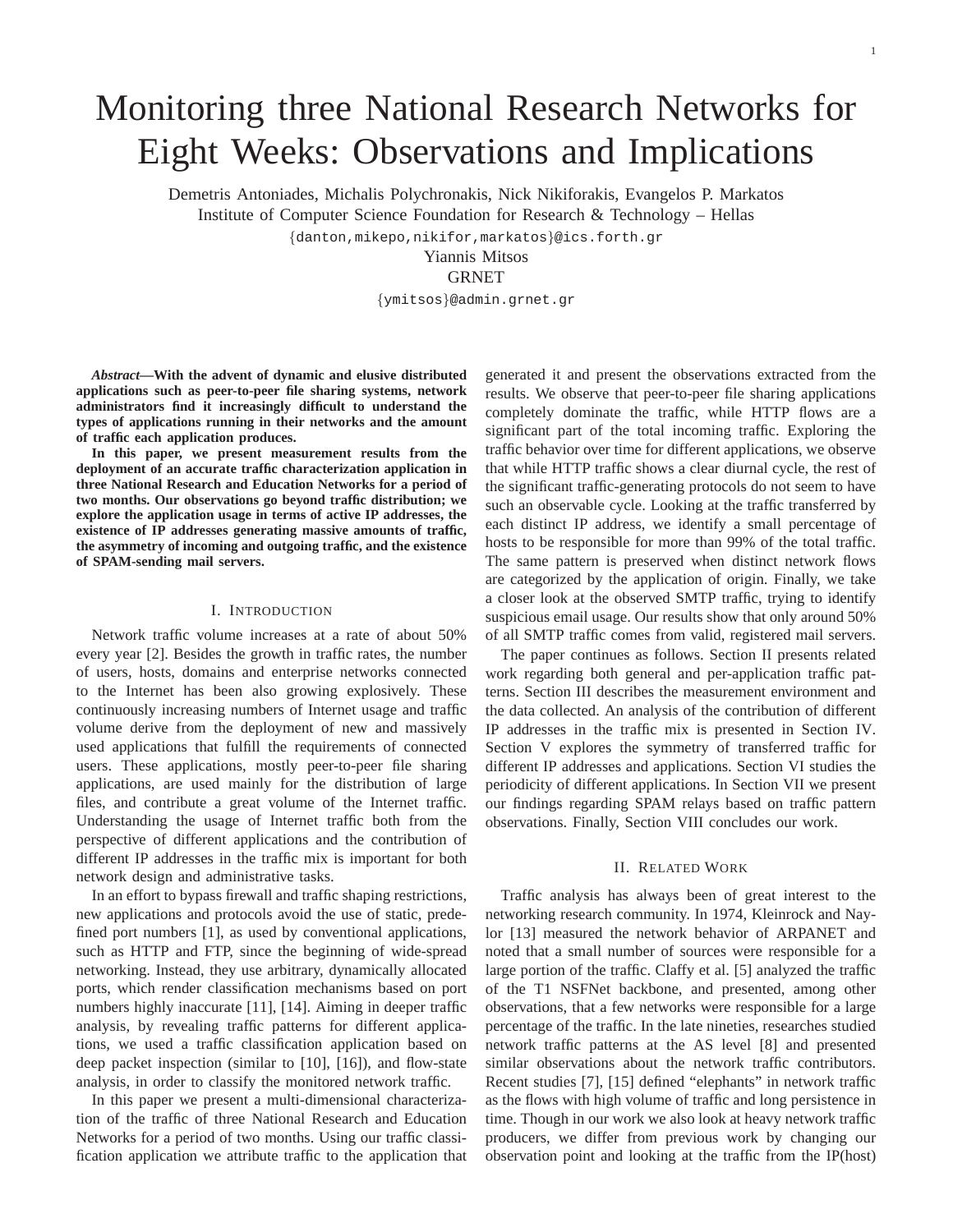level, while we also present an analysis about the different applications protocols used.

Karagianis et al. [12] showed that the usage of P2P applications continues to grow, despite several media reporting decrease due to the legal campaign in favor of copyrighted content. In the analysis provided by [6], the authors show HTTP to be the dominant client-server application protocol. The analysis also shows that about 10% of the IP addresses are responsible for 90% of the traffic. Gerber et al. [9] showed that the majority of traffic is generated by a small percentage of the total IP addresses, while they find P2P applications to dominate both incoming and outgoing traffic. On the other hand, they show diurnal behavior for both Web and P2P traffic. Our results contradict this observation, but agree with [4]. We observe diurnal behavior for HTTP traffic, while other protocols, including P2P, do not expose such behavior. The most popular P2P protocol varies according to the region and time of the study.

### III. COLLECTION METHODOLOGY

We installed a passive monitoring sensor that monitors the traffic of three National Research and Education Networks (NRENs). The sensor is located at the (common) edge of the three networks and monitors all incoming and outgoing traffic from and to the Internet. The sensor runs *appmon*, an accurate traffic classification application. *Appmon* passively monitors the traffic passing trough the monitored link and categorizes the active network flows (identified by source and destination IP addresses, source and destination port numbers and transport layer protocol) according to the application that generated them, using algorithms based on deep packet inspection. For each internal IP address, *appmon* stores both the incoming and outgoing traffic rate observed for each protocol in the last minute.We refer the reader to [3] for more information about the tool and its classification procedure.

The data presented in this paper were collected for a period of more than two months, from 6 August 2007 to 11 October 2007. During this period, *appmon* processed about 77.5 TB of data, originating from 152,320 IP addresses. Table I summarizes the volume of the traffic observed from each network during the measurement period. We observe a large difference in the number of IP addresses that received traffic in comparison to the number of IP addresses that transmitted traffic. We speculate this to be due to limited usage of the applications, inconsistent application caches (that is, a host that previously participated in the application network has now a different IP address and other hosts prompt for it), or attack traffic, such as port scanning activities or backscatter traffic. The largest percentage of the traffic, about 70%, was produced by three protocols: BitTorrent, eDonkey, and HTTP. We also noticed that file sharing P2P applications upload much more traffic than they download, while traditional client-server applications exhibit the exact opposite behavior.

#### IV. BYTES TRANSFERRED PER IP

In this section, we explore the discrepancy among different IP addresses with respect to the network traffic transmitted or received by the corresponding hosts. Our observations show that a *small* percentage of hosts is responsible for the vast majority of the traffic.

Figure 1 plots the percentage of hosts responsible for the cumulative percentage of the incoming traffic for each network (dots). As we can see, 99% of the traffic is destined to 0.31% of the IP addresses for NREN1, 7% for NREN2 and 9% for NREN3. The observations suggest a highly skewed distribution of inbound traffic: a small percentage of IP addresses is responsible for most of the downloaded traffic. Figure 1 also shows that the same observations hold for the outgoing traffic (cross points). For all three networks, the 99% of the outgoing traffic is generated by less than 10% of the IP addresses.

Taking our analysis one step further, we look at the relationship between hosts and traffic percentage in a per-application basis. Our results show that for all protocols, less than 10% of the IP addresses are responsible for 90% of the traffic. For the most used protocols (HTTP, FTP, BitTorrent and eDonkey), the percentage of IP addresses drops to less than 5% for the 90% of both incoming and outgoing traffic.

## V. INCOMING AND OUTGOING TRAFFIC SYMMETRY

In this section we try to understand whether hosts behave mainly as information producers, as information consumers, or as both. Figure 2 shows the relationship between incoming and outgoing traffic for the whole two-month period. Each point corresponds to an IP address and represents the volume of incoming traffic  $(x \text{ coordinate on the x-axis})$  and outgoing traffic  $(y \text{ coordinate on the y-axis})$  in KBytes. To exclude pathological cases, we have removed those IP addresses that had zero incoming or outgoing traffic—in most cases such behavior was the result of scanning and/or backscatter activity. Hosts that download and upload similar amounts of traffic tend to cluster around the  $x = y$  diagonal line. Points well below the diagonal denote heavy consumers, while points well above the diagonal denote heavy producers.

According to the results of Figure 2, about 40% of the hosts can be characterized as producers, since they transmit more than twice the traffic they receive, while 43% of the hosts behave as consumers, accepting twice the traffic they output. The remaining 17% behave both as producers and as consumers, transmitting as much (within a factor of two) traffic as they receive. Although the total traffic mix has similar percentages of consumers and producers, individual protocols are dominated by either consumers or producers. For example, HTTP has more than 53% of the hosts functioning as consumers, versus 33% producers, which, given the nature of the HTTP protocol, is expected. It is interesting to note that BitTorrent and eDonkey exhibit a behavior closer to producers. For these applications, 48% and 39% of the IP addresses act as producers, respectively, while only 25% and 10% act mainly as consumers.

#### VI. TRAFFIC PERIODICITY

We now turn our attention to the periodicity observed in network traffic. Figure 3(a) shows the total traffic for all three NRENs for a period of one month (20 September 2007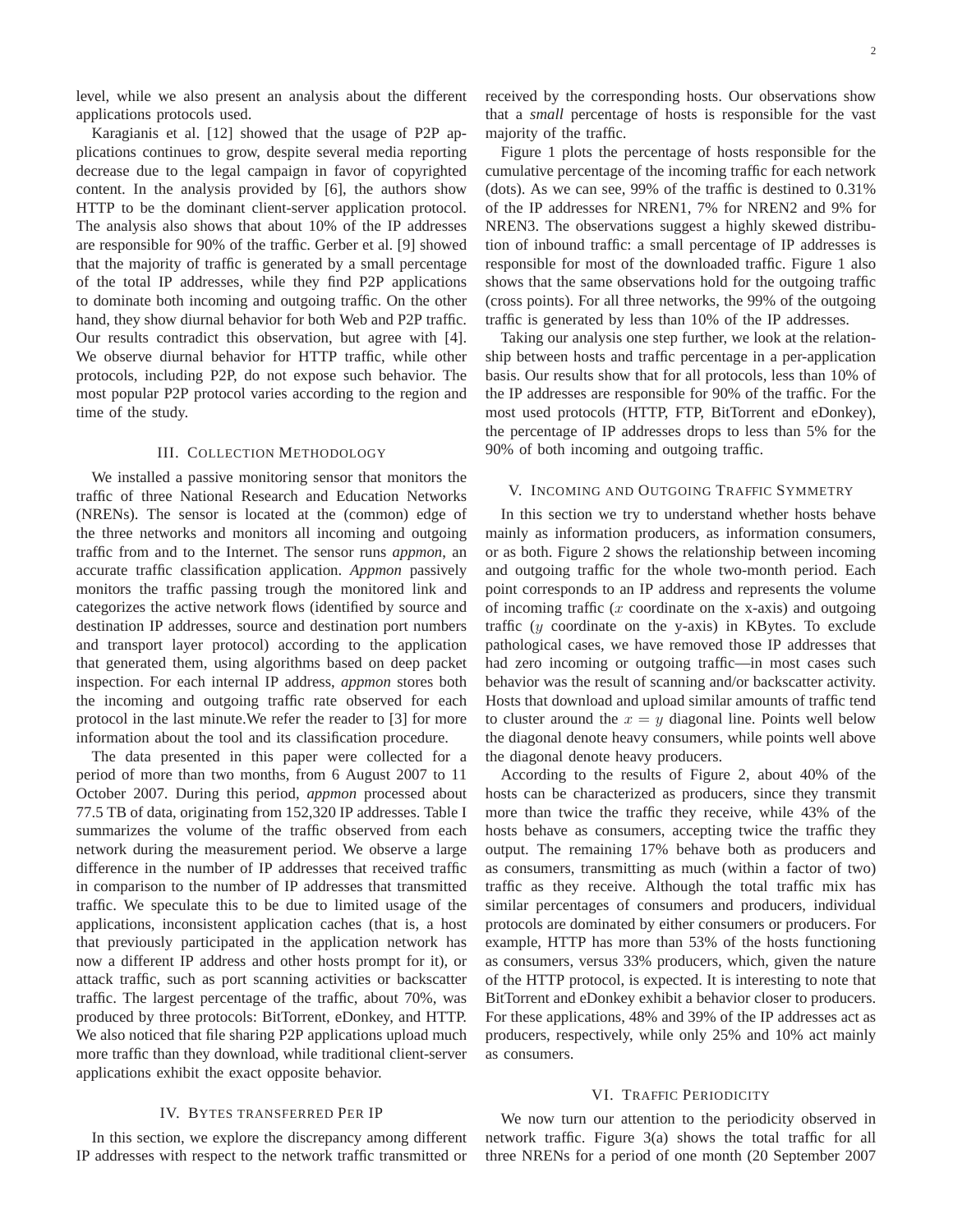|                   | <b>TBytes Received</b> | <b>TBytes Transmitted</b> | Total IP Range | Incoming Active IPs | Outgoing Active IPs |
|-------------------|------------------------|---------------------------|----------------|---------------------|---------------------|
| NREN1             | 0.5                    | 32.9                      | 139776         | 139691              | 1880                |
| NREN <sub>2</sub> |                        |                           | 4096           | 4096                | 757                 |
| NREN3             |                        | .2.0                      | 8448           | 7991                | 1892                |
| Total             | 21.9                   | 55.5                      | 152320         | 151778              | 15529               |



Fig. 1. **Cumulative percentage of incoming (red line) and outgoing (green line) traffic as a function of the percentage of the IP addresses receiving this traffic.** We see that a small portion of IP addresses is responsible for the majority of the downloaded traffic.



Fig. 2. **Traffic producers vs. traffic consumers.**

to 20 October 2007). We can clearly see that the network traffic follows a diurnal cycle. We observe five noticeable spikes per week which probably correspond to daily human activities. If we exclude the HTTP traffic (Figure 3(b)) and focus our attention on other application protocols, we see that the diurnal pattern suddenly disappears. Figures 3(c)– 3(f) present the BitTorrent, eDonkey, SSH, and FTP traffic separately for the same time period, which do not exhibit any obvious diurnal cycle.

#### VII. SERVING OR SPAMMING?

In our traces, we identified a significant number of IP addresses (4244) transferring traffic over port 25. Port 25 is used by mail servers for exchanging emails and by email clients for communicating with the mail server. Since our monitor was located at the edge of the network, the point that connects the organizations with the rest of the Internet, we did not expect to monitor sendmail traffic originating from clients towards servers, because, in most cases, both hosts were expected to be located within the organization. Even though external webmail services, such as gmail, hotmail and yahoomail, also

support SMTP for use with email client software, we did not expect significant use of this functionality. Furthermore, in a proper setup, the mail server is not a user-operated machine, thus it is not expected to transfer other application traffic besides SMTP and other email-related protocols. We consider IP addresses that both receive and transmit SMTP traffic and at the same time transfer other kind of traffic, such as, BitTorrent, eDonkey or Gnutella, to be potentially infected by some kind of malware, e.g., a mail proxy utilized for sending spam.

Based on the above heuristic, we tried to count the number of hosts that are suspicious to be infected. Among the 4244 addresses, we distinguish the ones transferring both SMTP and other kind of traffic. Our results show that 3044 of these IP addresses have also exhibited activity related to at least one of the BitTorrent, eDokney, or Gnutella protocols. Taking the analysis one step further, we exclude from our list the hosts that did not produce significant SMTP traffic, i.e., we exclude IP addresses with cumulative —both incoming and outgoing traffic of less than 1MB for the whole measurement period. The intuition behind this is that such a small amount of traffic may be due to SYN or SYN-ACK packets corresponding to scan and backscatter traffic. This step resulted to a list of 179 IP addresses that both transferred a significant number of SMTP traffic and also had traffic originating from applications not expected to be running on a server machine.

As a second step, we used reverse DNS lookup and tried to distinguish valid mail servers by the existence of MX records. Out of the 279 IP addresses, we got reverse-DNS responses for 169 IP addresses, while only 81 of them where included in the MX records. We consider these 81 IP addresses to be valid mail servers, while we mark the rest 198 as suspicious to be running rogue mail servers. These suspicious mail servers account for 54.1% of the incoming and 46.01% of the outgoing SMTP traffic.